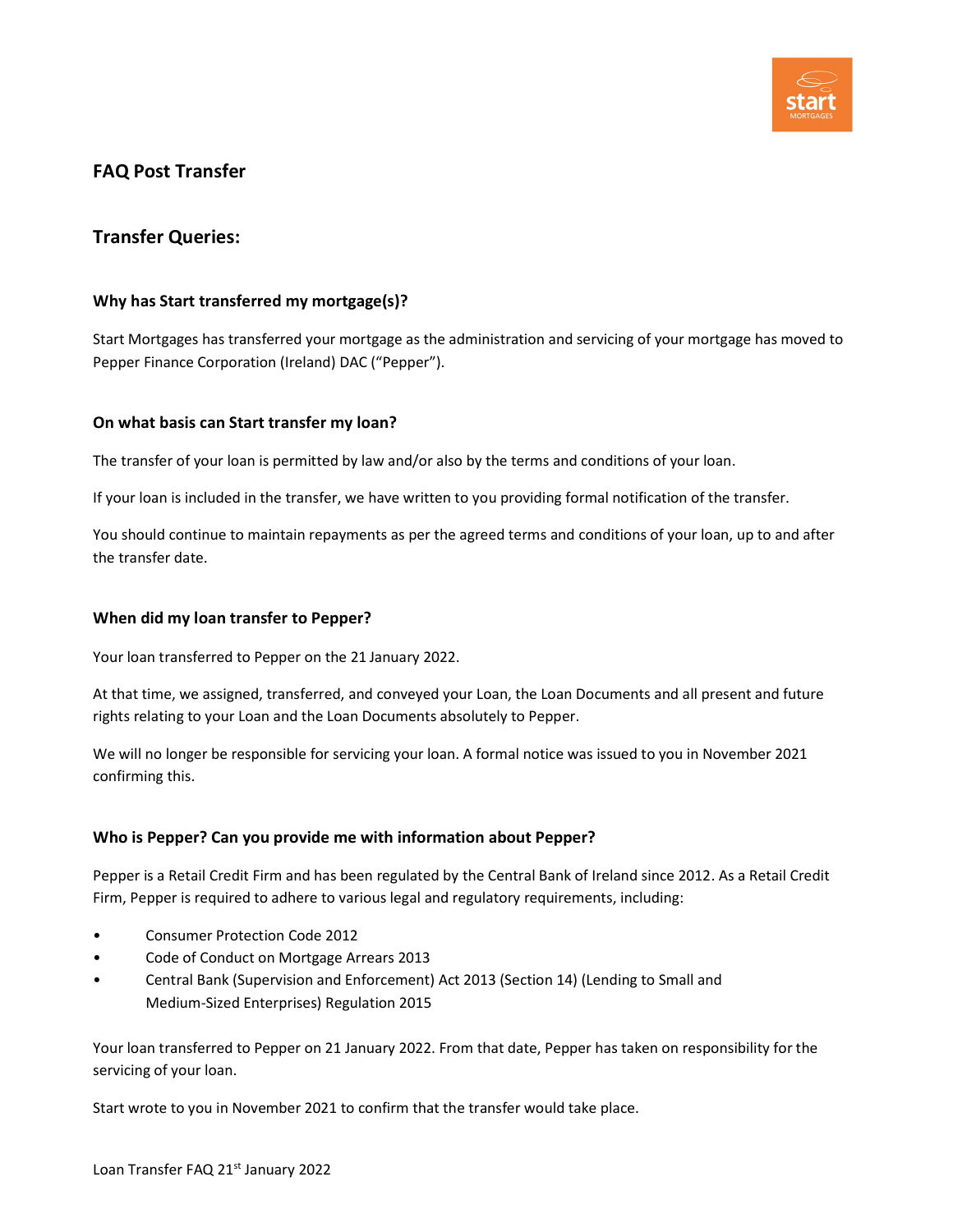

### How can I contact Pepper?

Pepper's contact details will be contained in the Hello letter Pepper issued to you.

They are contactable on 0818 818181 (+353 61 236928). Their lines are open from Monday to Friday 9 am to 5 pm.

### How does this transfer affect me?

On 21 January 2022, all relevant details relating to your loan transferred to Pepper. Pepper will use these details for the continued servicing of your loan.

Your loan will remain in place until all amounts outstanding have been paid. Your obligations to repay such outstanding amounts will be owed to Pepper.

Your contractual rights (as contained within the loan documents and within any loan restructure agreements) transferred with your Loan. If your contractual rights were amended by any Start offers accepted prior to 21 January 2022, the amended contractual rights have transferred with your Loan.

### What action do I need to take?

Your loan will remain in place until all amounts outstanding have been paid. Your obligations to repay such outstanding amounts will be owed to Pepper.

If you wish to make an electronic payment to your loan, you will need to change your beneficiary details to the following:

Bank: Bank of Ireland Account Name: PEPPER FINANCE CORPORATION (IRELAND) DESIGNATED ACTIVITY COMPANY BIC: BOFIIE2D IBAN: IE64 BOFI 9000 1733 0290 96

Note: Please ensure that you include your Mortgage Account Number(s) in the reference field to enable the payment to be allocated against your Mortgage(s) correctly. Pepper will provide you with a new Mortgage Number(s).

### How will I know if my loan was included in the transfer?

If your loan was included in the transfer, we wrote to you in November 2021 notifying you of this.

Letters have been issued to every account holder with a loan included in the transfer. This letter represented the legal notification of the transfer as required under the Consumer Protection Code (CPC), and the expected transfer of loans to Pepper in early 2022.

We subsequently wrote to you on 24 January 2022 confirming the transfer of your loan to Pepper had completed.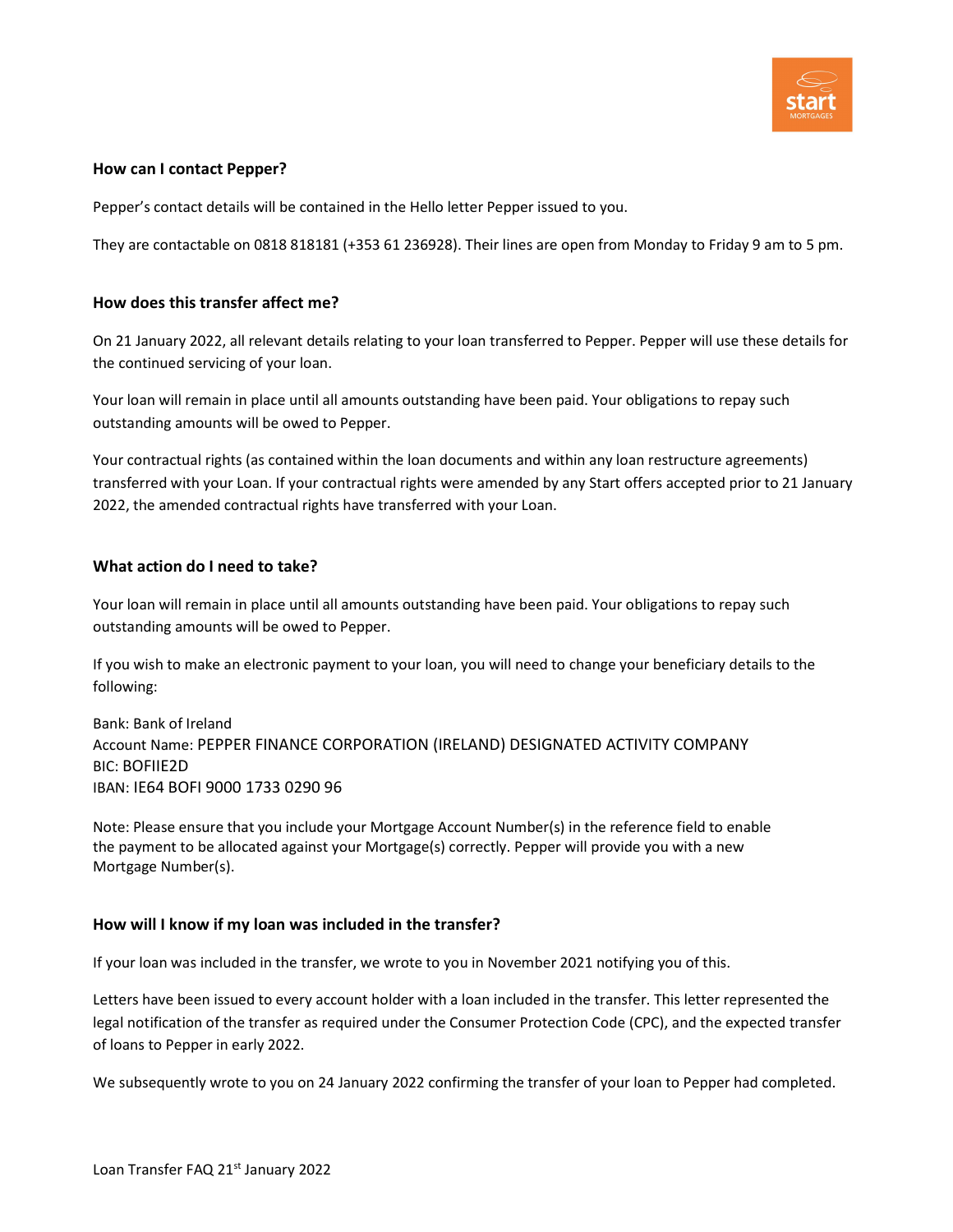

## I have not received any notification of the transfer - does this mean my loan did not transfer?

If your loan has been transferred, we wrote to you in November 2021 notifying you of this and we subsequently wrote to you on 24 January 2022 confirming the Transfer of your loan to Pepper had completed.

### Will the Central Bank codes of conduct and regulations still protect me?

Yes, the Central Bank's consumer protection codes and regulations will continue to protect all customers after the transfer to Pepper.

There are no changes to the terms and conditions of any loan which transferred to Pepper.

### What regulations will apply to my loan after the transfer?

Consumer protections cover any loans that are transferred. Pepper is a Retail Credit Firm regulated by the Central Bank of Ireland since 2012. When dealing with borrowers, Pepper is bound by the same regulations that apply to Start. Like Start, Pepper is required to comply with the Consumer Protection Code (CPC) and the Code of Conduct for Mortgage Arrears (CCMA) when dealing with borrowers who are in arrears.

You should continue to maintain repayments as per the agreed terms and conditions of your loan after the transfer date.

### Please provide details of the personal data that will be shared with Pepper.

As part of the transfer, all relevant details relating to your loan, including your personal data, have been transferred to Pepper. Pepper will use these details for the continued administration of your loan and for related legal and regulatory purposes.

Start will retain details relating to your loan (including your personal data) for a minimum period after the transfer date in accordance with legal and regulatory requirements. During this period, Start may process your personal data where necessary for compliance with Central Bank of Ireland or other legal or regulatory requirements, including engaging with Pepper in relation to your loan where required for such purposes.

Start's Data Protection Notice provides a detailed explanation of how your personal data is processed. This provides additional information about how we collect, store, and use your personal data.

### I would like to speak to Pepper now about my situation, is that possible?

Pepper's contact details will be contained in the Hello letter Pepper issues to you.

They are contactable on 0818 818181 (+353 61 236928). Their lines are open from Monday to Friday 9 am to 5 pm.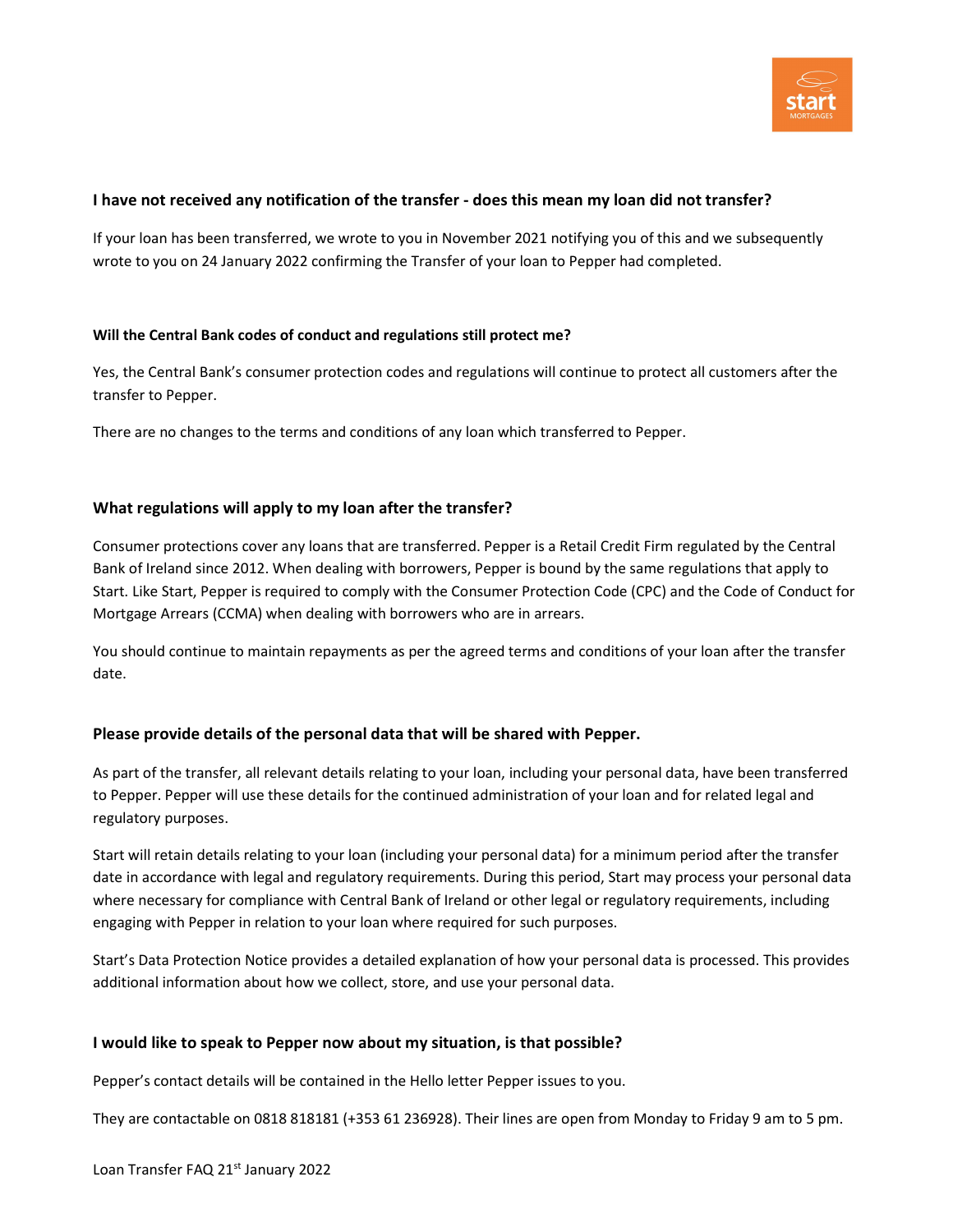

## Settlement and Payment Queries

### Will my monthly loan repayment remain the same?

Your monthly payment will continue in line with your current terms and conditions, unless:

- 1. any arrangement which you may have with Start has expired
- 2. a new arrangement has been put in place with your agreement
- 3. or there is an interest rate change applicable to your loan

## I previously had an Alternative Repayment Arrangement with Start. What has happened to this agreement since the transfer?

The terms of any restructure agreement or Alternative Repayment Arrangement as agreed with Start are unaffected by this transfer. This agreement will continue with Pepper where you continue to maintain payments in line with the agreement.

### What if I am currently in arrears?

If you are currently in arrears, we encourage you to contact Pepper's Arrears Support Unit. You can contact Pepper on 0818 818181 (+353 61 236928). Their lines are open from Monday to Friday 9 am to 5 pm.

### How can I make a payment to Pepper?

Start wrote to you on 24 January 2022 and provided details of the various payment methods available to you. Please refer to this letter for specific details.

Pepper also wrote to you and provided details of the many ways you can make a payment to them.

You can contact Pepper on 0818 818181 (+353 61 236928). Their lines are open from Monday to Friday 9 am to 5 pm.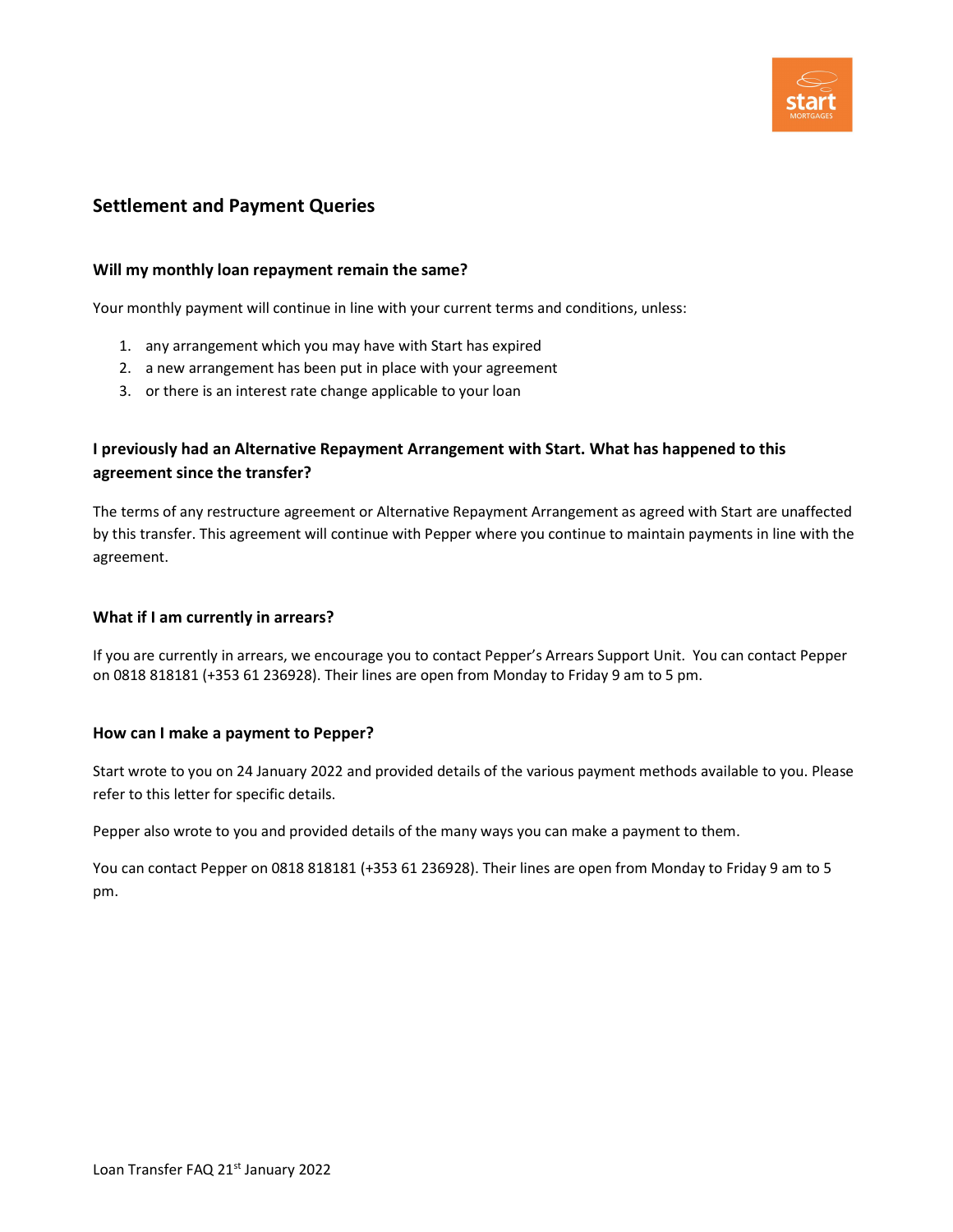

## Title Deeds Queries:

### Where are the deeds of my property?

The mortgage deed and title deeds of your property will be / have transferred to Pepper.

### What if my solicitor requires the title deeds of my property after the transfer?

You should receive a letter from Pepper confirming the transfer has occurred. Pepper's contact details are contained in this letter. You can instruct your solicitor to contact Pepper on 0818 818181 (+353 61 236928). Their lines are open from Monday to Friday 9 am to 5 pm.

### What if the title deeds of my property are currently with my solicitor?

Pepper will be in contact with your solicitor to complete the appropriate documentation allowing them to continue to hold the title deeds for the necessary period.

On the full repayment of your loan, Pepper will look to you or your solicitor for instructions as to where the title deeds should be sent.

# Change in Circumstances Queries:

### What do I do if I miss a payment, or my circumstances change?

From 21 January 2022, Pepper have taken responsibility for working with you to find the most appropriate and sustainable solution.

Pepper is regulated by the Central Bank of Ireland and all statutory codes of conduct relevant to your Loan will continue to apply. This means that all existing consumer protections remain in place following the transfer.

## What will happen if my financial circumstances get worse and my account goes into arrears after the transfer date?

The transfer of your Loan will have no impact on the consumer protection afforded to you in relation to financial distress. If you miss a payment or believe that you are at risk of missing a payment after the transfer, engage with Pepper immediately to alert them to your financial circumstances.

When dealing with borrowers, Pepper is bound by the same regulations that currently apply to Start. Like Start, Pepper is required to comply with the Consumer Protection Code (CPC) and the Code of Conduct for Mortgage Arrears (CCMA).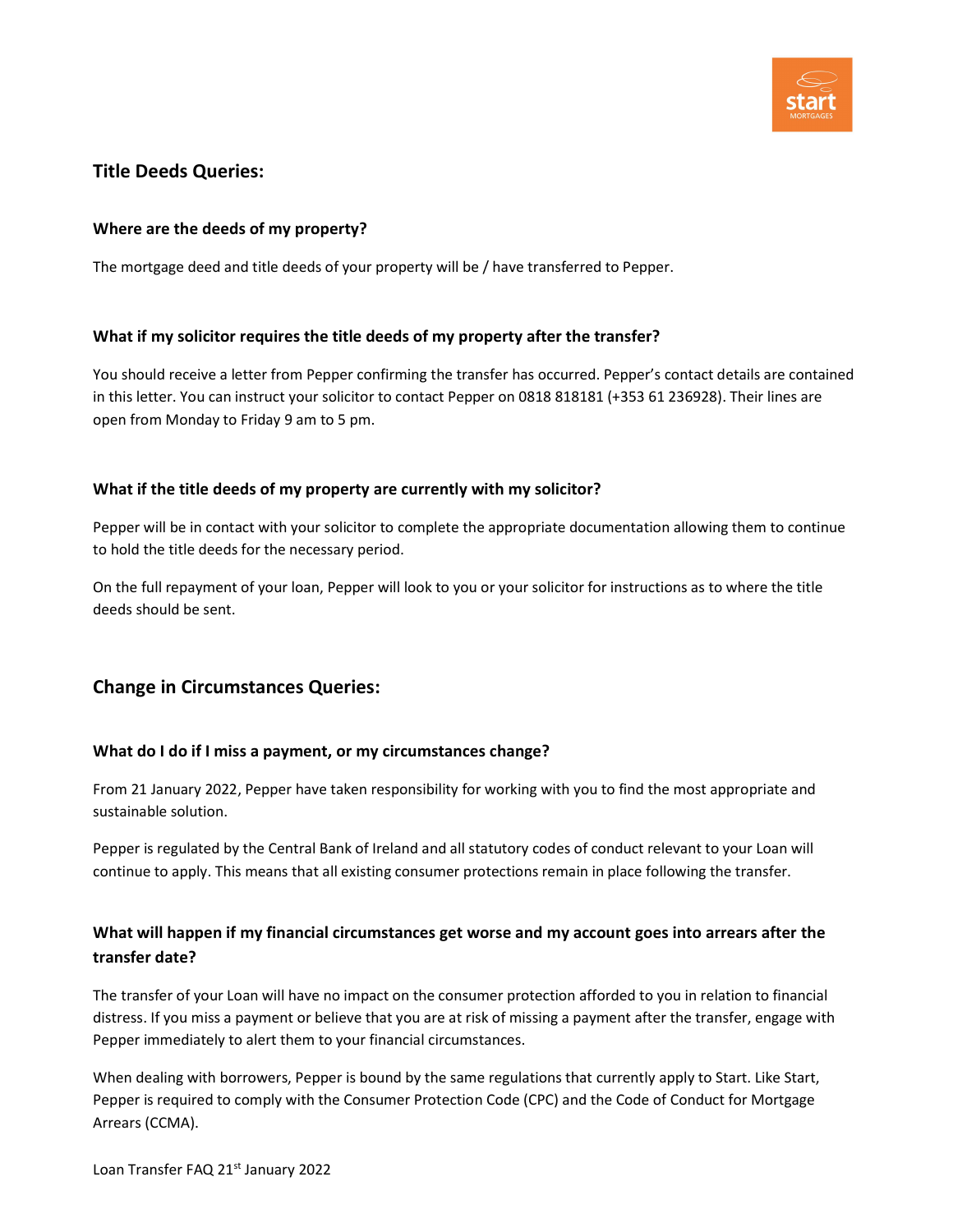

### What do I do if I am concerned about meeting my monthly repayments?

If you are concerned about meeting your monthly repayments, engage with Pepper immediately to alert them of your financial circumstances.

## Bankruptcy / Personal Insolvency Queries:

## I am currently adjudicated or have previously been adjudicated Bankrupt. How will the transfer of my loan impact my Bankruptcy?

Bankruptcy Legislation will continue to apply to any loan that is transferred. Pepper is a Retail Credit Firm regulated by the Central Bank of Ireland and is bound by the same regulations that currently apply to Start. Like Start, Pepper is required to comply with all applicable legislation.

You should continue to maintain repayments as per the agreed terms and conditions of your Bankruptcy, after the transfer date. If you require information regarding the terms of your Bankruptcy, please contact the Insolvency Service of Ireland.

### I am engaged in the Personal Insolvency Process, how will the transfer of my loan impact this?

Personal Insolvency Legislation will continue to apply to any loan that is transferred. Pepper is a Retail Credit Firm regulated by the Central Bank of Ireland and is bound by the same regulations that currently apply to Start. Like Start, Pepper is required to comply with the applicable legislation.

You should continue to maintain repayments as per the agreed terms and conditions of your Insolvency Arrangement, after the transfer date. If you require information regarding the terms of your Personal Insolvency/Debt Settlement Arrangement, please contact your own Personal Insolvency Practitioner or alternatively the Insolvency Service of Ireland.

# My mortgage loan was restructured as part of my Bankruptcy / Personal Insolvency Arrangement. Will the terms of this restructure be maintained after the transfer?

Yes, the terms of any restructure agreement or Alternative Repayment Arrangement as agreed with Start are unaffected by this transfer. The agreement will continue with Pepper where you continue to maintain payments in line with the agreement.

Pepper is regulated by the Central Bank of Ireland and all statutory codes of conduct relevant to your Loan will continue to apply. This means that all existing consumer protections have remained in place following the transfer.